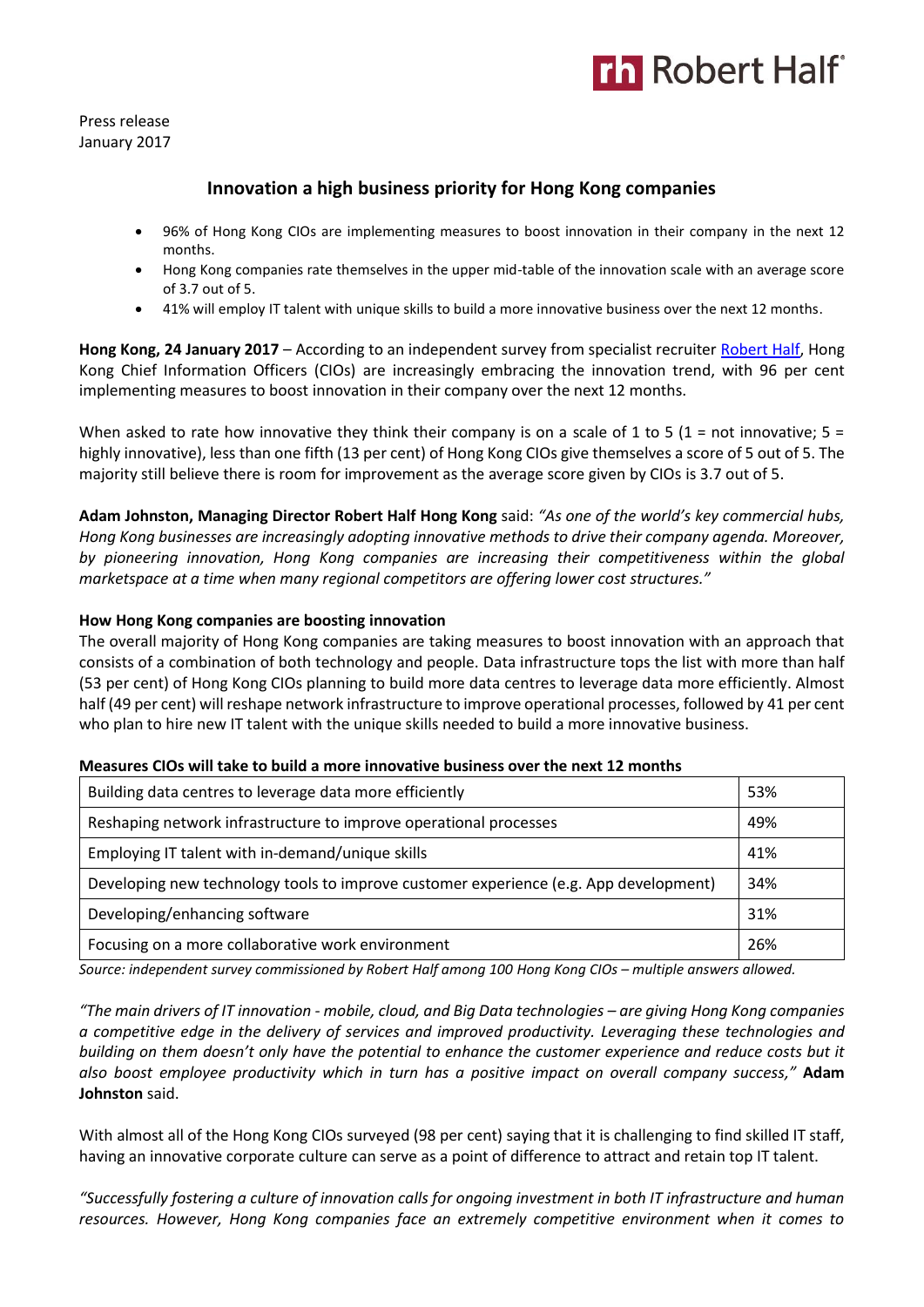

*attracting high calibre IT professionals, and businesses face a notable shortage of IT talent - particularly those with niche skills,"* **Adam Johnston** said.

*"Skilled IT professionals are actively looking for opportunities where they can make a meaningful contribution to developing and driving innovation. Not surprisingly, the best IT talent is attracted to those Hong Kong companies with a reputation for embracing innovation. This being the case, companies need to send a powerful message to the market that they are focused on this, and maintain a visibly innovative culture, in order to attract and retain the best IT employees,"* **Adam Johnston** said.

# **Robert Half suggests the following tips for encouraging innovation:**

- 1. **Capture ideas:** By failing to capture and build on creative ideas as they are formed, businesses could miss out on valuable innovative solutions.
- 2. **Encourage employees to speak up:** Every employee needs to feel encouraged to speak up and contribute their views on how to make innovative improvements to the business.
- 3. **Create a culture of innovation:** Leaders must foster a culture that supports new ideas. This includes developing clear structures and processes to identify, develop and implement innovative ideas.
- 4. **Develop the talent in your organisation:** Staff development is integral to innovation. It promotes innovation skills like personal responsibility, understanding of errors and visionary thinking.
- 5. **Remove the barriers:** Innovation relies on both financial and technological possibilities. IT must support innovation with modern technologies – like data analytics and cloud technology – and remain attractive to IT professionals at the same time.

##

#### **Notes to editors**

#### **About the research**

The annual study is developed by Robert Half and conducted by an independent research firm, surveying 100 CIOs/CTOs in Hong Kong. This survey is part of the international workplace survey, a questionnaire about job trends, talent management and trends in the workplace.

#### **About Robert Half**

Robert Half is the world's first and largest specialised recruitment consultancy. Founded in 1948, the company has over 325 offices worldwide providing interim management, temporary and permanent recruitment solutions for accounting and finance, financial services and technology professionals in Hong Kong. More information o[n roberthalf.com.hk.](https://www.roberthalf.com.hk/?utm_source=roberthalf&utm_medium=pressrelease&utm_campaign=rh-all-nonspecific-ongoing)

**Follow Robert Half Hong Kong**



**Read related articles on our [Robert Half's work](https://www.roberthalf.com.hk/blog?utm_source=roberthalf&utm_medium=pressrelease&utm_campaign=rh-all-nonspecific-ongoing)** *life* **blog**work life advice for ambitious thinkers